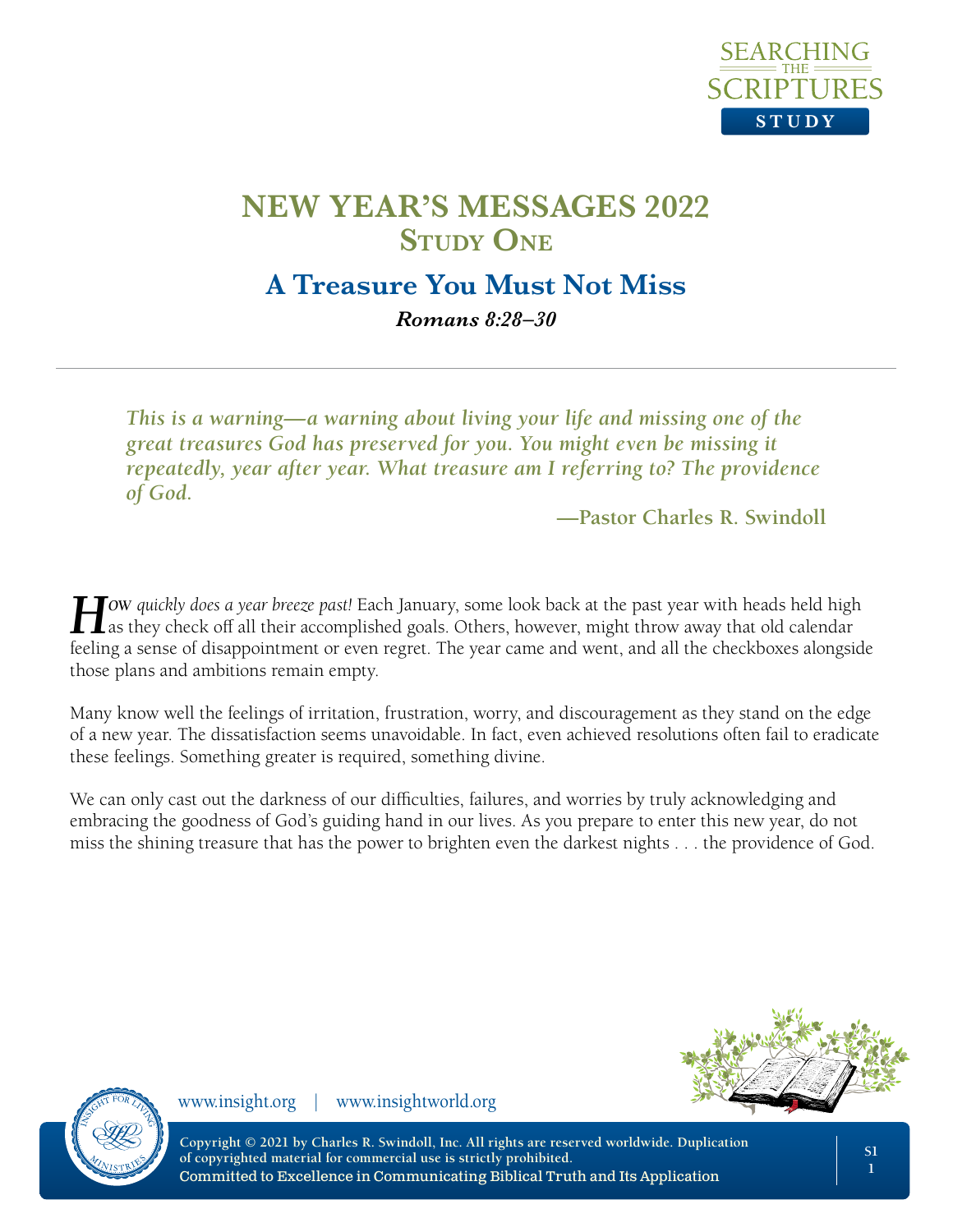# **A Treasure You Must Not Miss**



*Romans 8:28–30*



#### **PREPARE YOUR HEART**

"Your word is a lamp to guide my feet and a light for my path" (Psalm 119:105). Scripture acts as the light that will guide us as we seek to sharpen our perspective about God this year. Offer this prayer as you open God's Word.

Father, thank You for making Yourself known to me through Your Word. I ask that You would reveal *yourself to me more as I study Your Word today and throughout this year. Help me to know You and to serve You well. In Jesus' name, amen.*



## **TURN TO THE SCRIPTURES**

"No one is righteous—not even one" (Romans 3:10). Paul penned these pointed words to conclude the opening section of his letter to the Christians in Rome. He wanted his readers to understand the depth of their sin. Only then would they understand that God owed them no blessing—that they could not earn the gift of salvation by their own grit and determination.

Paul didn't stop with the bad news, though. Truly, sinners cannot save themselves, but there is someone who can. Read *Romans 3:21–22*, and summarize Paul's explanation of the basis of salvation.

In light of this world-changing truth, Paul dedicated the remainder of his letter to answering the question, "So what?" How does someone who knows Christ look different from someone who doesn't? Let's turn to Romans 8:28–30 to find out!

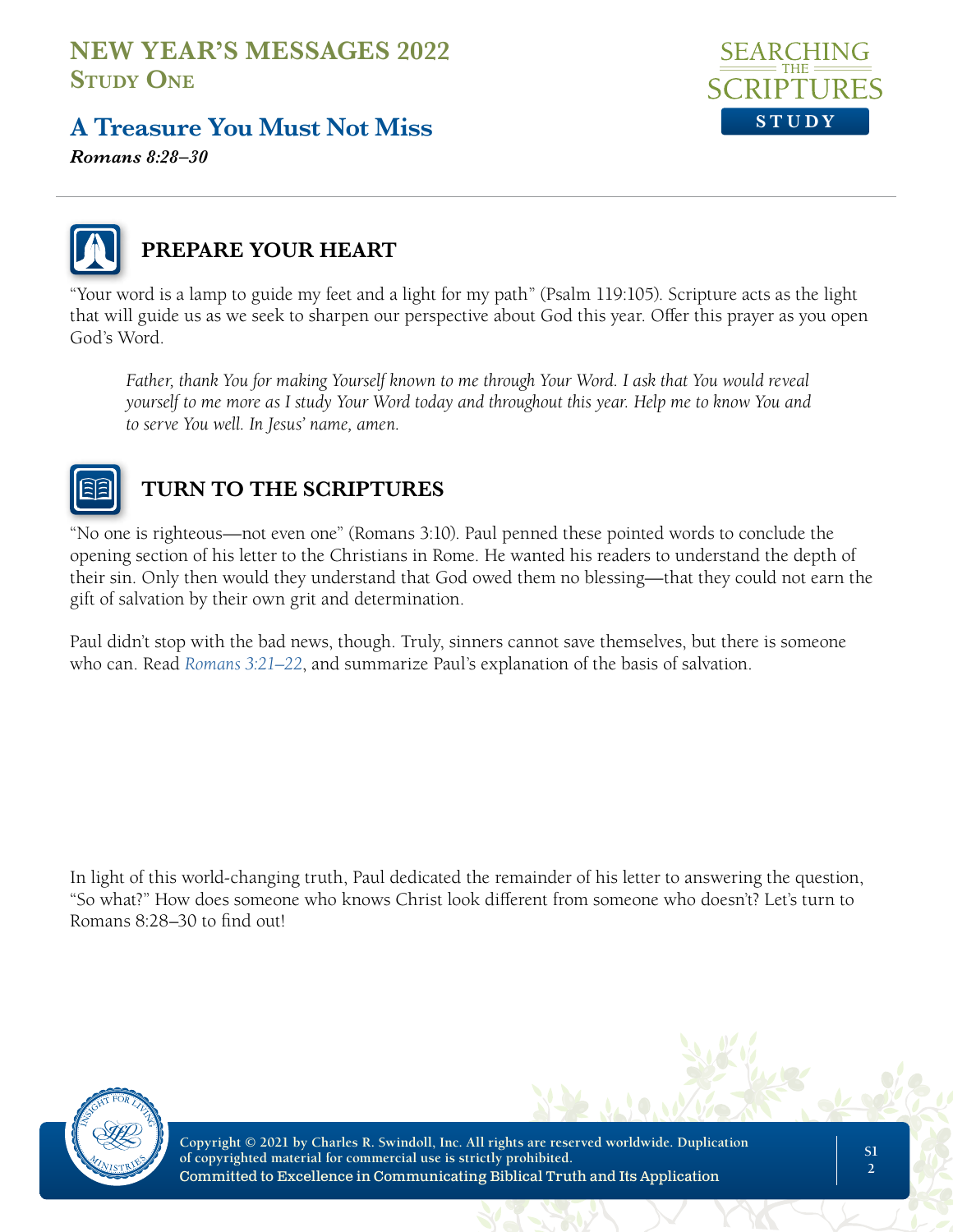# **A Treasure You Must Not Miss**



*Romans 8:28–30*

#### **Observation: God's Good Plan for His People**

When Pastor Chuck Swindoll studies the Scriptures, he always starts with the same question: "What does this passage *say*?"1 Observing a passage often feels like slow, monotonous work, but it sets the foundation for correct interpretation and practical application. And careful observation is *especially* important when studying familiar passages.

Read *Romans 8:28–30* a few times using several different Bible translations to get a feel of what Paul was saying. Write below any words or phrases that stand out to you.

According to *8:28* who benefits from the providential outworking of God's plan? Paul talked about *one* group of people, but he used *two* different descriptions. List them below. (Hint: Look for the word *who*.)

 $1. \ \_ \ \_ \ \_ \$ 

2. \_\_\_\_\_\_\_\_\_\_\_\_\_\_\_\_\_\_\_\_\_\_\_\_\_\_\_\_\_\_\_\_\_\_\_\_\_\_\_\_\_\_\_\_\_\_\_\_\_\_\_\_\_\_\_\_\_\_\_\_\_\_\_\_\_\_\_\_\_\_\_\_\_\_\_\_\_\_\_\_\_\_\_\_\_

Terms like *predestination* or *foreknowledge* sometimes become entangled with complicated ideas that don't always find their basis in Scripture. Don't feel intimidated, though! This study's passage focuses more on the *why*? and less on the *how*? of predestination. According to *8:29*, for what reason did God predestine, or choose, His people?

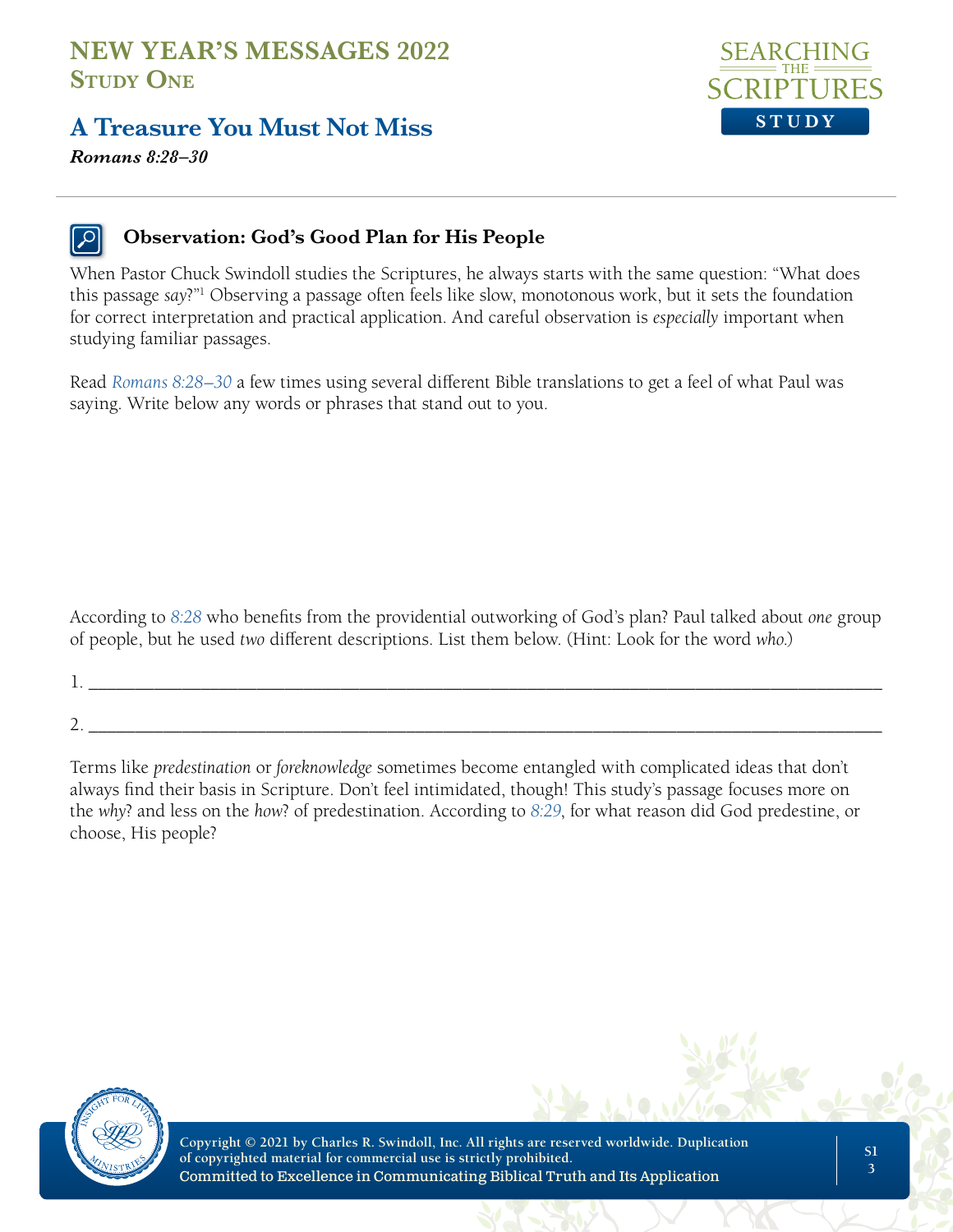# **A Treasure You Must Not Miss**



*Romans 8:28–30*

*You'll become more like Jesus than you have ever been before if you heed this warning and if you claim this treasure and live it out. This change begins in the mind, moves to the heart, and becomes a part of the driving force of your life.* **—Pastor Chuck Swindoll**

List in order the verbs in *Romans 8:30*.

| $\perp$ . |  |
|-----------|--|
| <u>.</u>  |  |
| <u>.</u>  |  |
| 4         |  |

Who is the one who has ultimate responsibility for the actions Paul discusses in this passage?

God works together *all* things for the good of those who love Him. He's not in control of *some* things. He controls everything. What a comfort it is to know that our God is not surprised by anything that occurs in our lives!

#### **Interpretation: God's Providence**

Romans 8:28–30 sits atop many peoples' list of favorite passages—and rightly so! When reading these beloved verses, it is easy to skim over the words without stopping to ask, "What does this passage *mean*?" Wrestling with this question guides us to sound interpretation.

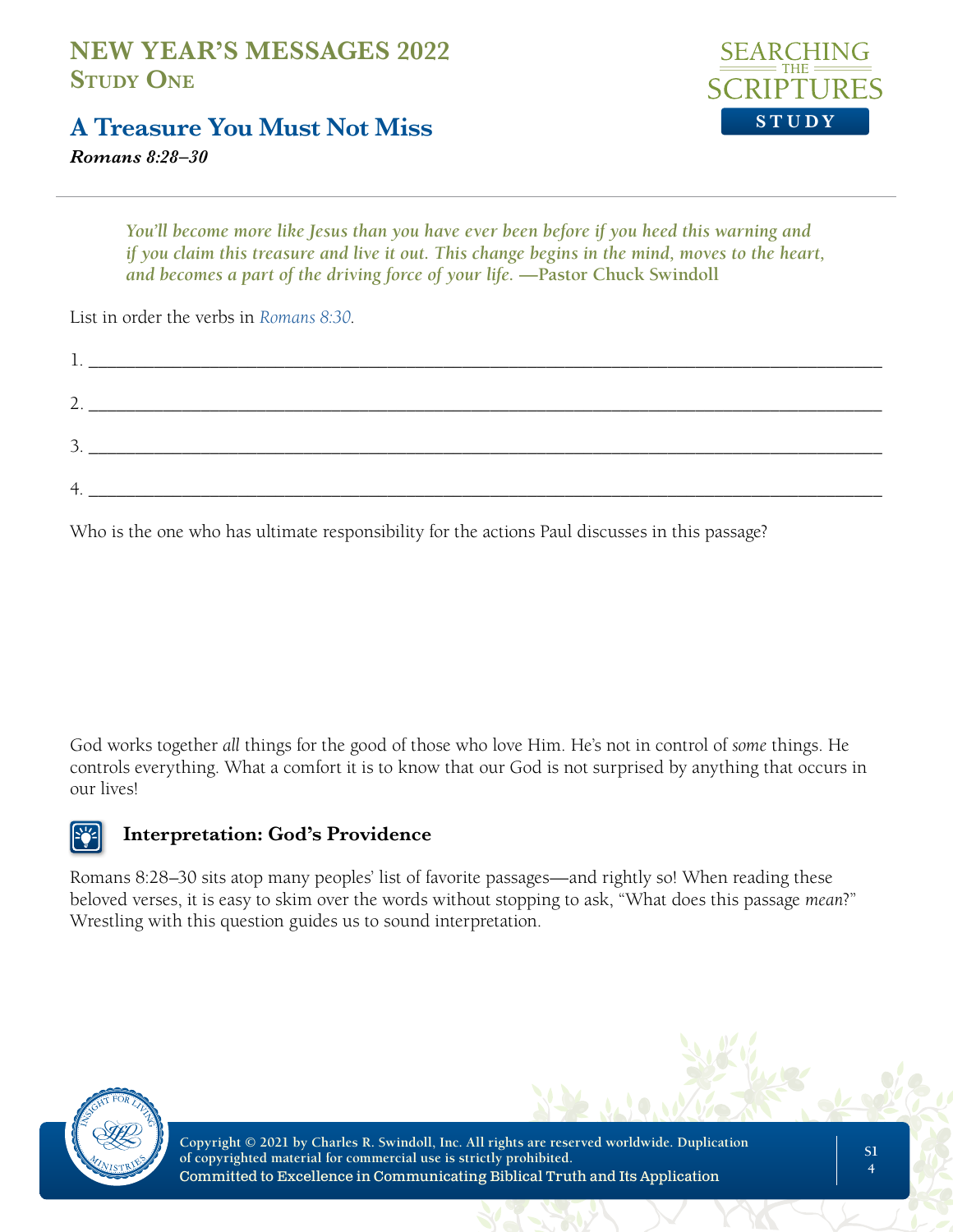# **A Treasure You Must Not Miss**

*Romans 8:28–30*



What does Paul mean when he says that Jesus is the firstborn among many brothers and sisters? Look at *Constable's Notes* at *netbible.org* to guide your answer. How should seeing Jesus as our firstborn brother affect the way we see our own standing before God?

Using a Bible dictionary, look up the terms *justification* and *glorification*. When do each of these events occur in the life of a follower of Jesus? What does *Romans 8:30* reveal about the *scope* of God's saving work in an individual? Summarize your findings below.

What does this passage reveal about the character of God? What attributes does Paul highlight most clearly? Why is this passage so important for shaping our perspective about God's work in our lives?

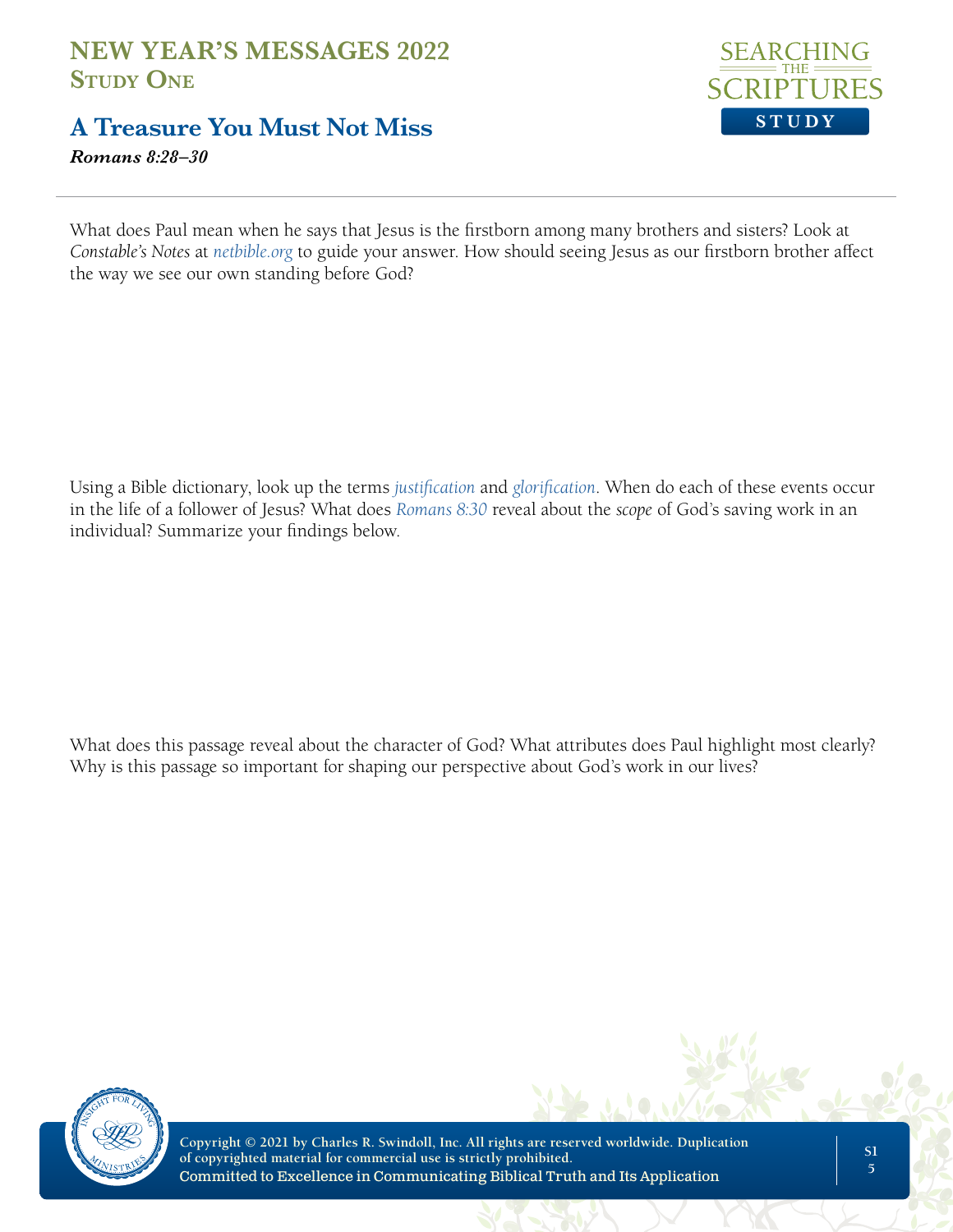

## **A Treasure You Must Not Miss**

*Romans 8:28–30*

God's providence is His care and preparation before we live our lives. All planned, all *arranged, all put together so that we see His hand in every detail of our lives. Every one. The good, the bad, even the indifferent.* **—Pastor Chuck Swindoll**

*Providence.* What a complex yet beautiful idea. While this passage does teach about the role of providence in our lives, examining an image of this attribute provides a fuller understanding of God's character.

#### **Correlation: Clay in the Potter's Hands**

In a time when the Israelites feared conquest by foreign nations, the people questioned God's plan. The prophet Jeremiah arrived to address these concerns and to reassure the Israelites of God's providence by using the image of a *potter*.

Read *Jeremiah 18:1–6*. To whom does Jeremiah compare the potter? What does the clay represent? What can the potter do with the clay?

What does this imagery of the potter and the clay reveal about God's providence and His plan for His people?

We are the clay in the potter's good hands, and He carefully shapes us into the image of His Son. Understanding the role of God's providence in our lives today can greatly aide us on our journey toward Christlikeness.

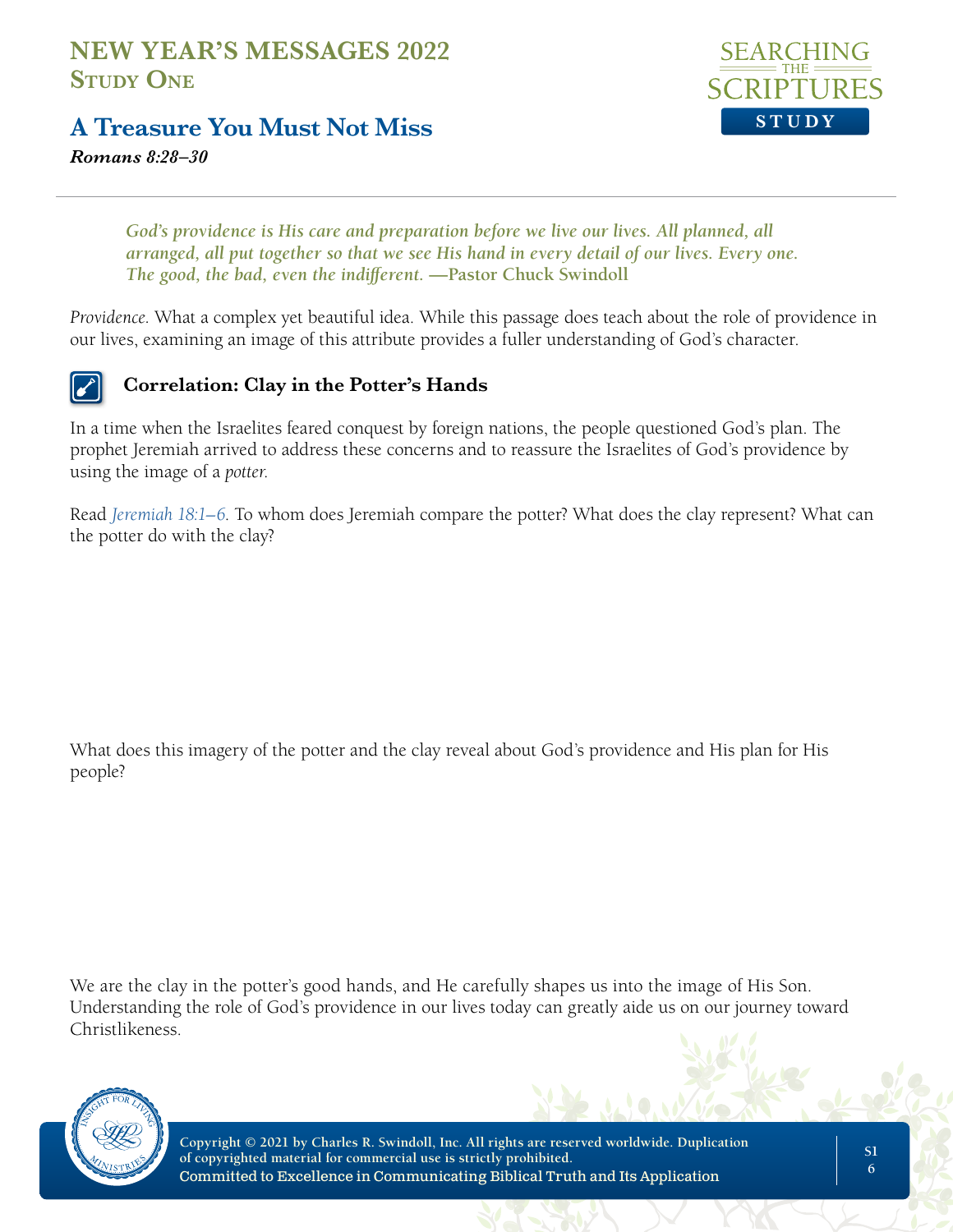# **A Treasure You Must Not Miss**



*Romans 8:28–30*

#### **Application: Trusting in God's Providence Today**

As you consider application, look at the passage one more time. In Greek, Romans 8:28–29 reads as one long sentence in which Paul identifies two truths "we know." Both truths provide us with a better understanding of God's providence. *We know that . . .* 

- 1. God works everything together for the good of those who love Him and are called by Him.
- 2. God knew His people in advance.

What behaviors or beliefs might be hindering you from embracing these two truths about God's providence? Is it too much focus on the immediate, or a limited perspective, or something else? Record your thoughts below.

*To go further, our world events, our personal lives are not ruled by chance or fate or luck or coincidence. All of God's acts are filled with His wisdom. The arrangement He has put*  together for each one of us is perfectly designed to shape us, ultimately, into the image of *His Son.* **—Pastor Chuck Swindoll**

Think back on the past year of your life. Did you face any particularly difficult moments or events? How do you sense God, in His providence, working through these events for your good and your growth? How can embracing God's providence over your life help you in the year ahead?